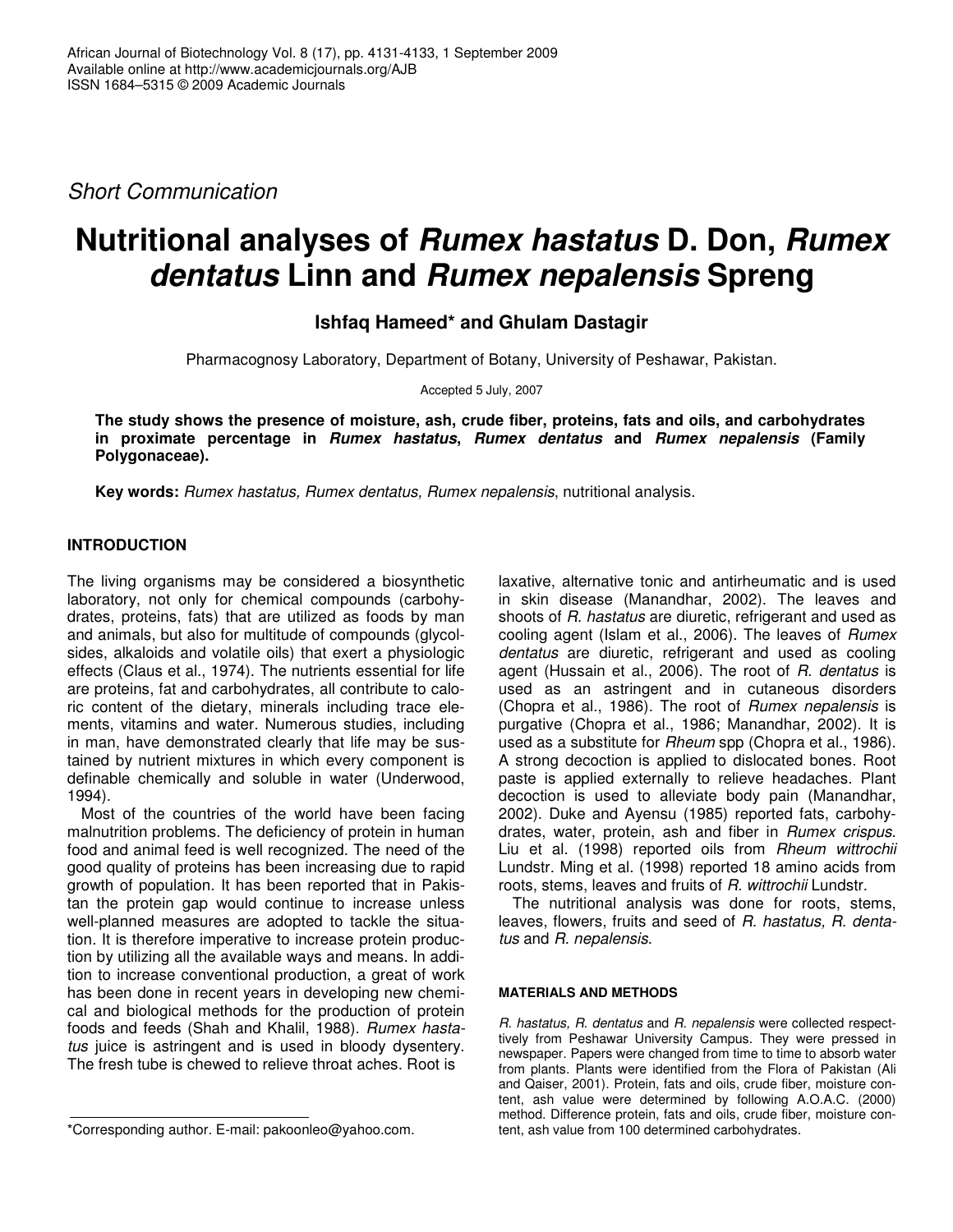| <b>Plant part</b> | Ash $(%)$ | Moisture (%) | Protein (%) | Fats and oils (%) | Crude fiber (%) | Carbohydrate (%) |
|-------------------|-----------|--------------|-------------|-------------------|-----------------|------------------|
| Root              | 5.25      | 20.22        | 13.65       | 2.54              | 19.37           | 39.04            |
| <b>Stem</b>       | 6.23      | 26.80        | 6.05        | 4.50              | 19.26           | 36.19            |
| Leaf              | 18.58     | 22.56        | 14.00       | 5.84              | 14.57           | 24.50            |
| Flower            | 8.66      | 20.50        | 9.50        | 3.54              | 18.65           | 39.24            |
| Fruit             | 9.73      | 24.01        | 13.59       | 4.57              | 15.06           | 33.04            |
| Seed              | 15.50     | 23.05        | 12.01       | 4.56              | 16.06           | 28.88            |

**Table 1.** Nutritional analysis of various parts of *R. hastatus* D. Don.

**Table 2.** Nutritional analysis of various parts of *Rumex dentatus* Linn.

| <b>Plant part</b> | Ash $(\%)$ | Moisture (%) | Protein (%) | Fats and oils (%) | Crude fiber (%) | Carbohydrate (%) |
|-------------------|------------|--------------|-------------|-------------------|-----------------|------------------|
| Root              | 8.37       | 9.33         | 10.58       | 14.66             | 10.65           | 46.40            |
| <b>Stem</b>       | 7.59       | 6.23         | 15.72       | 11.44             | 8.76            | 50.25            |
| ∟eaf              | 8.65       | 4.05         | 13.75       | 12.50             | 9.03            | 52.05            |
| Flower            | 7.50       | 5.86         | 14.76       | 13.00             | 10.88           | 40.00            |
| Fruit             | 6.99       | 6.23         | 10.50       | 11.80             | 11.67           | 52.84            |
| Seed              | 8.44       | 4.91         | 12.12       | 11.12             | 9.00            | 54.40            |

**Table 3.** Nutritional analysis of various parts of *Rumex nepalensis* Spreng.

| <b>Plant part</b> | Ash $(%)$ | Moisture (%) | Protein (%) | Fats and oils (%) | Crude fiber (%) | Carbohydrate (%) |
|-------------------|-----------|--------------|-------------|-------------------|-----------------|------------------|
| Root              | 6.40      | 4.79         | 11.12       | 15.57             | 13.50           | 48.62            |
| <b>Stem</b>       | 9.73      | 5.30         | 15.30       | 18.69             | 10.78           | 40.20            |
| Leaf              | 8.11      | 3.50         | 13.95       | 17.54             | 15.38           | 41.52            |
| Flower            | 8.77      | 4.82         | 9.88        | 19.10             | 9.00            | 48.43            |
| Fruit             | 4.95      | 3.00         | 14.84       | 11.78             | 14.60           | 50.83            |
| Seed              | 5.47      | 3.40         | 18.53       | 13.80             | 17.40           | 41.40            |

## **RESULTS AND DISCUSSION**

The nutritional values of *R. hastatus, R. dentatus* and *R. nepalensis* are presented in Tables 1 to 3. Ash content is highest in *R. hastatus* in leaf and lowest in root while it is highest in *R. dentatus* in leaf and lowest in fruit, and in *R. nepalensis* it is highest in stem and lowest in fruit. Moisture content is highest in *R. hastatus* in stem and lowest in root while it is highest in *R. dentatus* in root and lowest in leaf, and in *R. nepalensis* it is highest in stem and lowest in fruit. Protein is highest in *R. hastatus* in leaf and lowest in stem while it is highest in *R. dentatus* in stem and lowest in fruit, and in *R. nepalensis* it is highest in seed and lowest in root. Fats and oils are highest in *R. hastatus* in leaf and lowest in root while it is highest in *R. dentatus* in root and lowest in seed, and in *R. nepalensis* it is highest in flower and lowest in fruit. Crude fiber is highest in *R. hastatus* in root and lowest in leaf while it is highest in *R. dentatus* in fruit and lowest in seed, and in *R. nepalensis* it is highest in seed and lowest in flower. Carbohydrate is highest in *R. hastatus* in flower and lowest in leaf while it is highest in *R. dentatus* in seed and

lowest in flower, and in *R. nepalensis* it is highest in fruit and lowest in seed. Alfawaz (2006) reported protein value of 17.1 – 20.1 g/100 g, moisture 87.8 – 93.5 g/100 g, ash 14.6 – 19.6 g/100 g and lipids 3.1 – 3.8 g/100 g in *Rumex vesicarius*. While studying several plants, Kononov et al. (2005) reported that the highest dry weight yield (8.8 t/ha) was obtained from *Medicago falcate* and the highest crude protein yield (1.58 t/ha) was from *Rumex acetosa*. The authors also indicated that crops such as *Melilotus*, *Amaranthus*, *Raphanus sativus* var. *oleifera*, *Glycine hispida* [Glycine max], *Rumex tianschanicus*, *M. falcata*, *Isatis tinctoria* and *Sida* can give a crude protein yield of 0.5- 1.5 t/ha and can be cultivated in the region alongside the more common peas and lucerne.

### **REFERENCES**

- Ali SI, Qaiser M (2001). Flora of Pakistan. Department of Botany, University of Karachi.
- Alfawaz MA (2006). Chemical composition of hummayd (*Rumex vesicarius*) grown in Saudi Arabia. J. Food Compost. Anal. 19(6-7): 552- 555.
- A.O.A.C (2000). 17<sup>th</sup> edition. Association of Official Analytical Chemists,